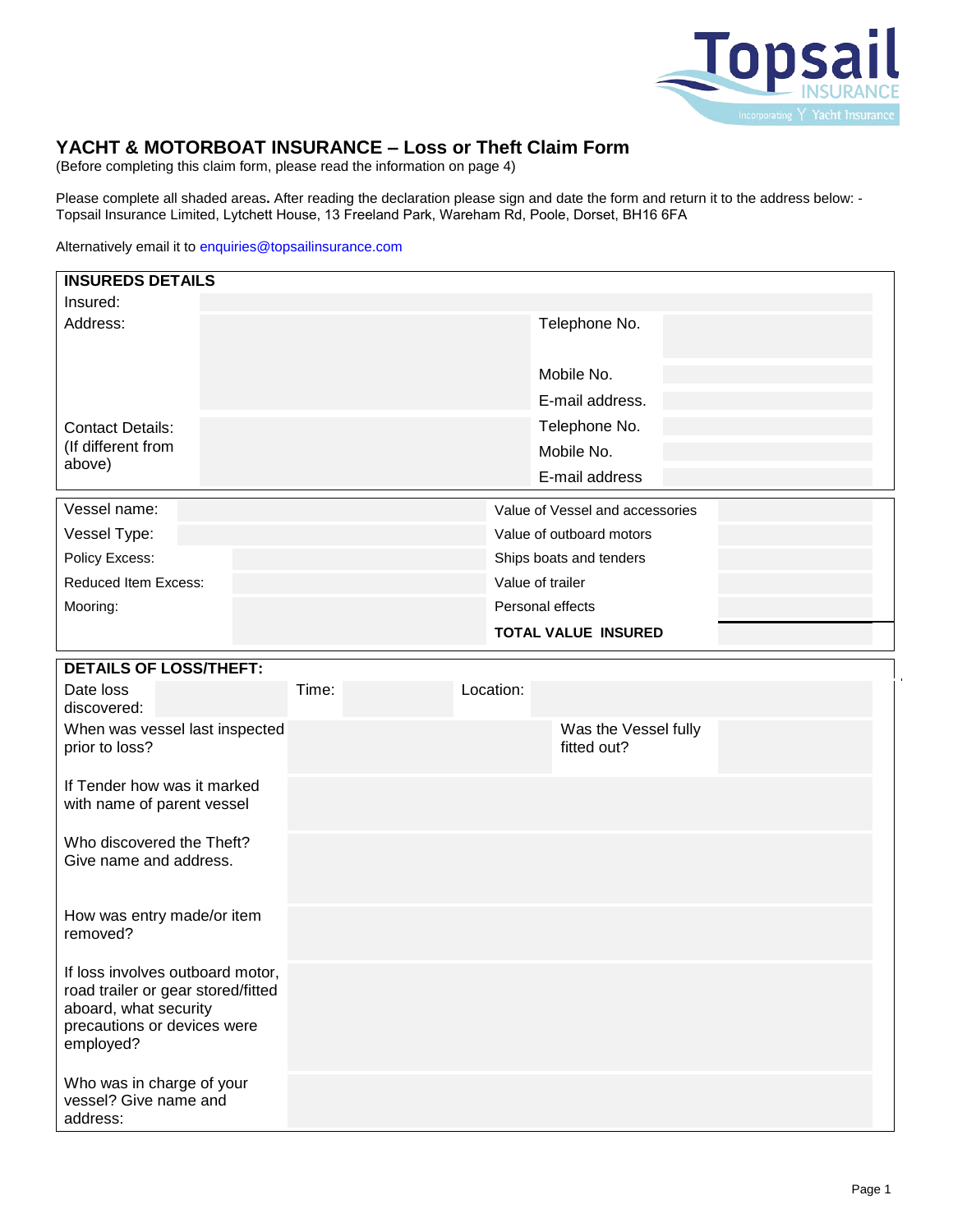| DETAILS OF LOSS/THEFT CONTINUED:                                       |  |
|------------------------------------------------------------------------|--|
| If gear, etc stored separately ashore, give the following information: |  |
| Name and location of storage:                                          |  |
| What security was in force?                                            |  |
| When did you last inspect the<br>same?                                 |  |
| Were the premises occupied and<br>under supervision?                   |  |
| Give any other details relevant to<br>this loss:                       |  |

## **DAMAGE TO YOUR VESSEL**

Please give details and complete Statement of Claim:

### **REPAIRS TO YOUR VESSEL:**

Where is she lying and in who's sherge? Give Name, Address and Telephone No.

|                                               | Where is she lying and in who's charge? Give Name, Address and Telephone No.                                           |                                                                                                   |  |  |  |
|-----------------------------------------------|------------------------------------------------------------------------------------------------------------------------|---------------------------------------------------------------------------------------------------|--|--|--|
|                                               |                                                                                                                        |                                                                                                   |  |  |  |
| Have you obtained an<br>estimate for repairs? |                                                                                                                        | If so from whom?                                                                                  |  |  |  |
| Amount £                                      |                                                                                                                        | Please forward an estimate as soon as possible or attached to this form.                          |  |  |  |
|                                               |                                                                                                                        |                                                                                                   |  |  |  |
| <b>OFFICIAL EVIDENCE:</b>                     |                                                                                                                        |                                                                                                   |  |  |  |
|                                               | Please advise the address of the Police Station to which theft has been reported and crime reference number or details |                                                                                                   |  |  |  |
| of officer making entry:                      |                                                                                                                        |                                                                                                   |  |  |  |
|                                               |                                                                                                                        |                                                                                                   |  |  |  |
|                                               |                                                                                                                        |                                                                                                   |  |  |  |
|                                               |                                                                                                                        |                                                                                                   |  |  |  |
|                                               |                                                                                                                        |                                                                                                   |  |  |  |
|                                               |                                                                                                                        | N.B. An immediate report must be made to the Police Station nearest to the location of the theft. |  |  |  |
| Insurance:                                    |                                                                                                                        | Do you hold another policy indemnifying you against this                                          |  |  |  |
|                                               |                                                                                                                        | Yes/No<br>loss/accident? If yes, please give full details, or attach a photocopy.                 |  |  |  |
| <b>Value Added</b><br>Tax:                    |                                                                                                                        | Can you recover VAT in connection with your vessel?<br>Yes/No                                     |  |  |  |
|                                               | If yes, please enter your VAT number.                                                                                  |                                                                                                   |  |  |  |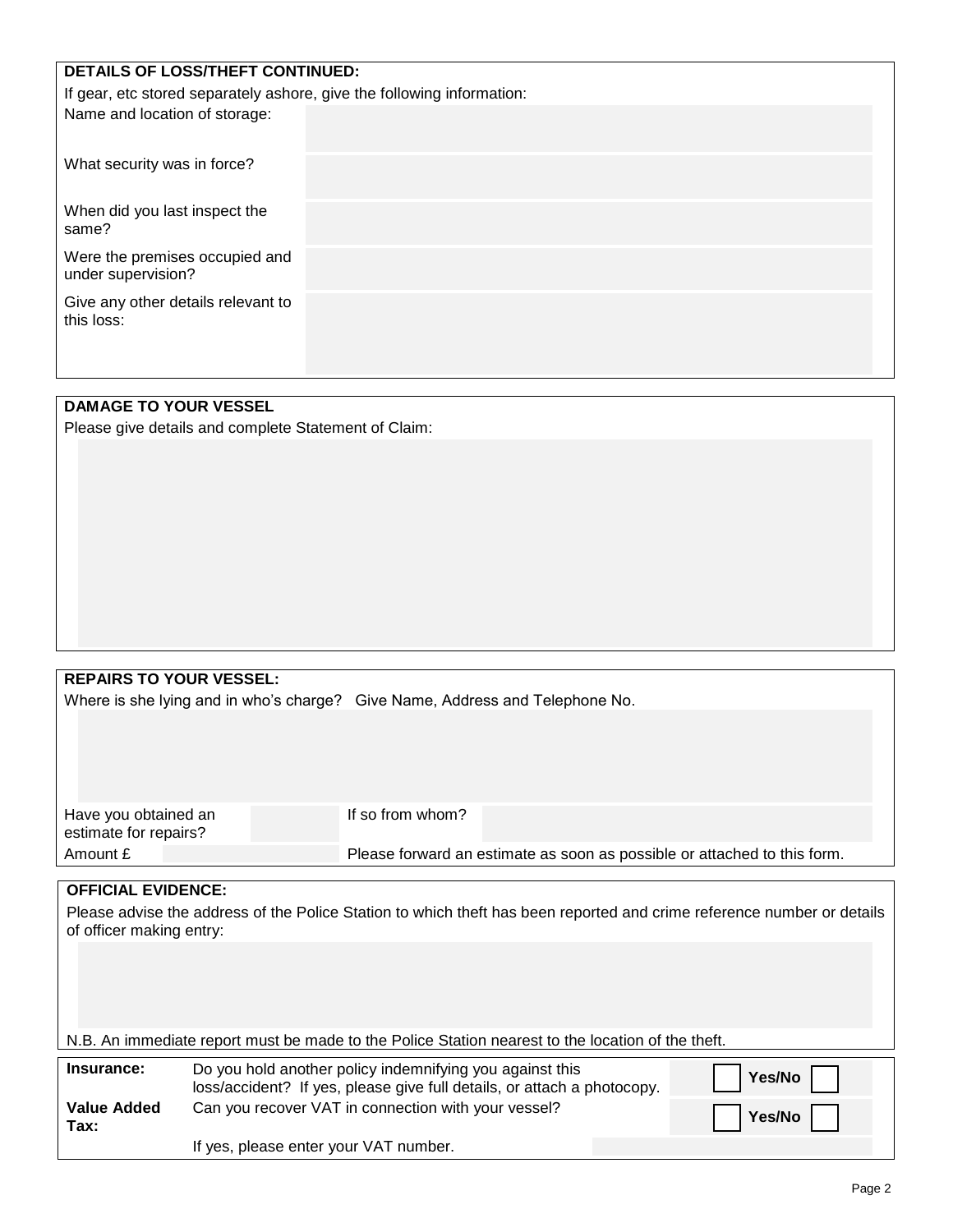| <b>STATEMENT OF CLAIM:</b>                             |                            |                         |                                |            |                       |
|--------------------------------------------------------|----------------------------|-------------------------|--------------------------------|------------|-----------------------|
| Description of property stolen,                        | Are you the<br>sole owner? | Date of<br>Manufacture. | Date purchased<br>or acquired. | Price Paid | Net amount<br>claimed |
| lost destroyed or damaged with<br>model and serial no. |                            |                         |                                |            |                       |
|                                                        |                            |                         |                                |            |                       |
|                                                        |                            |                         |                                |            |                       |
|                                                        |                            |                         |                                |            |                       |
|                                                        |                            |                         |                                |            |                       |
|                                                        |                            |                         |                                |            |                       |
|                                                        |                            |                         |                                |            |                       |
|                                                        |                            |                         |                                |            |                       |
|                                                        |                            |                         |                                |            |                       |
|                                                        |                            |                         |                                |            |                       |
|                                                        |                            |                         |                                |            |                       |
|                                                        |                            |                         |                                |            |                       |
|                                                        |                            |                         |                                |            |                       |
|                                                        |                            |                         |                                |            |                       |
|                                                        |                            |                         |                                |            |                       |
|                                                        |                            |                         |                                |            |                       |
|                                                        |                            |                         |                                |            |                       |
|                                                        |                            |                         |                                |            |                       |
|                                                        |                            |                         |                                |            |                       |
|                                                        |                            |                         |                                |            |                       |
|                                                        |                            |                         |                                |            |                       |
|                                                        |                            |                         |                                |            |                       |
|                                                        |                            |                         |                                |            |                       |
|                                                        |                            |                         |                                |            |                       |
|                                                        |                            |                         |                                |            |                       |
|                                                        |                            |                         |                                |            |                       |
|                                                        |                            |                         |                                |            |                       |
|                                                        |                            |                         |                                |            |                       |
|                                                        |                            |                         |                                |            |                       |
|                                                        |                            |                         |                                |            |                       |
|                                                        |                            |                         |                                |            |                       |
|                                                        |                            |                         |                                |            |                       |
|                                                        |                            |                         |                                |            |                       |

Please use a separate page for answers where insufficient space has been allowed. Clearly identify the questions concerned in each case.

If damage resulted from a collision, please use a separate page to sketch a diagram showing, (a) Before the impact: (b) At the time of impact: (c) After the Impact. Include wind speed and direction and tide if relevant.

**DECLARATION:** Please insure all relevant questions have been answered. I/We believe that the facts stated in this claim form are true.

| <b>Assured's Signature(s):</b> | <b>Date:</b> |
|--------------------------------|--------------|
|--------------------------------|--------------|